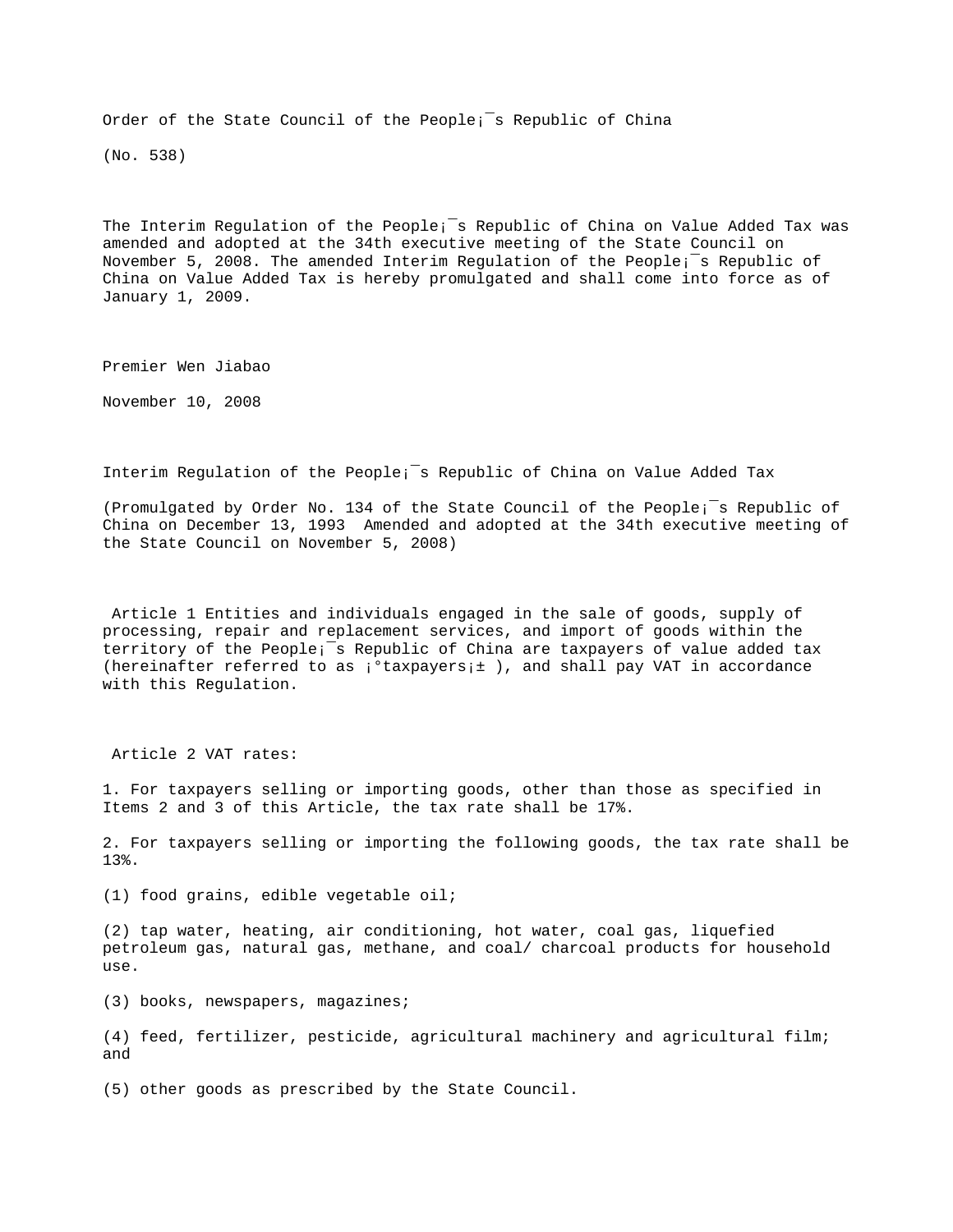3. For taxpayers exporting goods, the tax rate shall be zero, except as otherwise prescribed by the State Council.

4. For taxpayers supplying processing, and repair and replacement services (hereinafter referred to as  $i^{\circ}$ taxable service $i^{\pm}$ ), the tax rate shall be 17 %.

Any adjustments to the tax rates shall be decided by the State Council.

 Article 3 For a taxpayer concurrently engaged in goods or taxable services at different tax rates, the sales amounts for goods or taxable services at different tax rates shall be calculated separately, otherwise, the higher tax rate shall apply.

 Article 4 Except for the provisions in Article 11 of this Regulation, for a taxpayer engaged in selling goods or supplying taxable services, the payable tax amount shall be the balance after offsetting or deducting the input tax amount for the current period against or from the output tax amount for the current period. The formula for computing the payable tax amount:

the payable tax amount = the output tax amount for the current period ¨C the input tax amount for the current period

If the output tax amount for the current period is less than and insufficient to offset against or deduct the input tax amount for the current period, the deficiency can be carried forward to the following period for offset or deduction.

 Article 5 The VAT tax amount that a taxpayer selling goods or supplying taxable service calculates on the basis of the sales amount and at the tax rate as prescribed in Article 2 of this Regulation and collects from the buyer is the output tax amount. The formula for the calculation of the output tax amount:

the output tax amount = the sales amount  $\hat{A}$  the tax rate

 Article 6 The sales amount shall be the full price and ex-price fees that a taxpayer charges the buyer for selling goods or supplying taxable service, but exclude the output tax amount collected.

The sales amount shall be calculated in RMB. Where a taxpayer settles the sales amount in a currency other than RMB, it (he) shall convert it into RMB.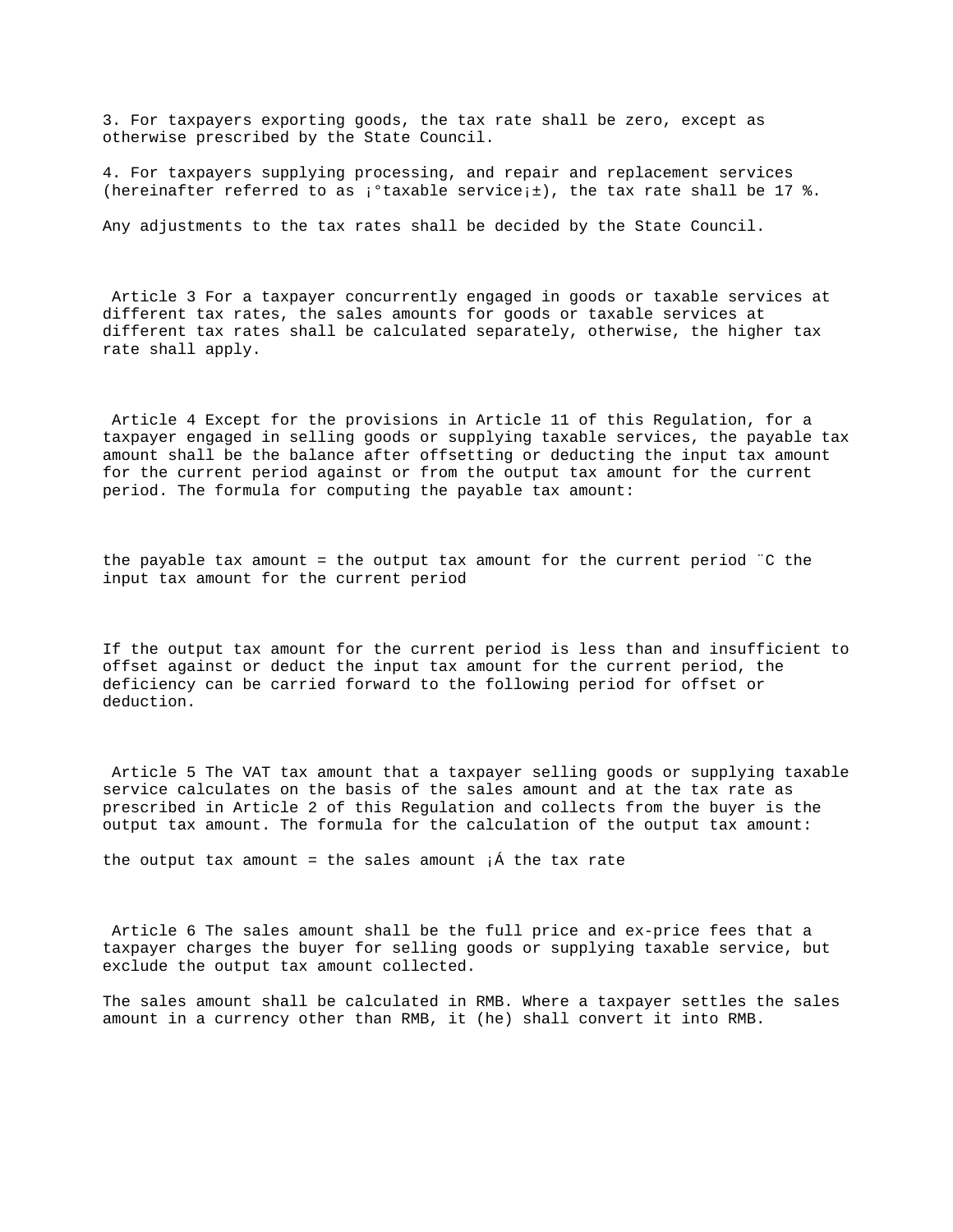Article 7 If the price of the goods sold or taxable service supplied by a taxpayer is obviously low without a justifiable reason, the competent taxation organ shall verify and determine the sales amount.

 Article 8 The VAT amount that a taxpayer pays or bears for buying goods or accepting taxable service is the input tax amount.

The following input tax amounts are allowed to be offset against or be deducted from the input tax amounts:

1. the VAT amount as indicated in the special VAT invoice obtained from the seller;

2. the VAT amount as indicated in the special bill of payment of import VAT obtained from the customs house;

3. for the purchase of agricultural products, besides obtaining the special VAT invoice or customs special bill of payment of import VAT, the input tax amount is calculated on the basis of the agricultural product purchase price as indicated in the agricultural product purchase invoice or sales invoice and at a deduction rate of 13%. The formula for the calculation of the input tax amount:

the input tax amounts = the purchase price  $i^{\hat{A}}$  the deduction rate

4. For the purchase or sale of goods and payments for freight during the production and business operations, the input tax amount is calculated on the basis of the freight amount as indicated in the freight settlement voucher and at the deduction rate of 7%. The formula for the calculation of the input tax:

the input tax amount = the freight amount  ${}_{i}$  a the deduction rate

Any adjustments to the allowed deduction items and rates shall be decided by the State Council.

 Article 9 For a taxpayer purchasing any goods or taxable service, if the VAT deduction voucher it (he) obtains does not conform to law, administrative regulation, or relevant provisions of the taxation administrative department of the State Council, the input tax amount shall not be offset against or deducted from the output tax amount.

 Article 10 The input tax amount on any of the following items shall not be offset against or be deducted from the output tax amount:

1. the purchased goods or taxable services used for non-VAT taxable items, VATfree items, collective welfare or individual consumption;

2. the abnormally lost purchased goods and relevant taxable services;

3. the abnormally lost purchased goods or taxable services for products under production or finished products;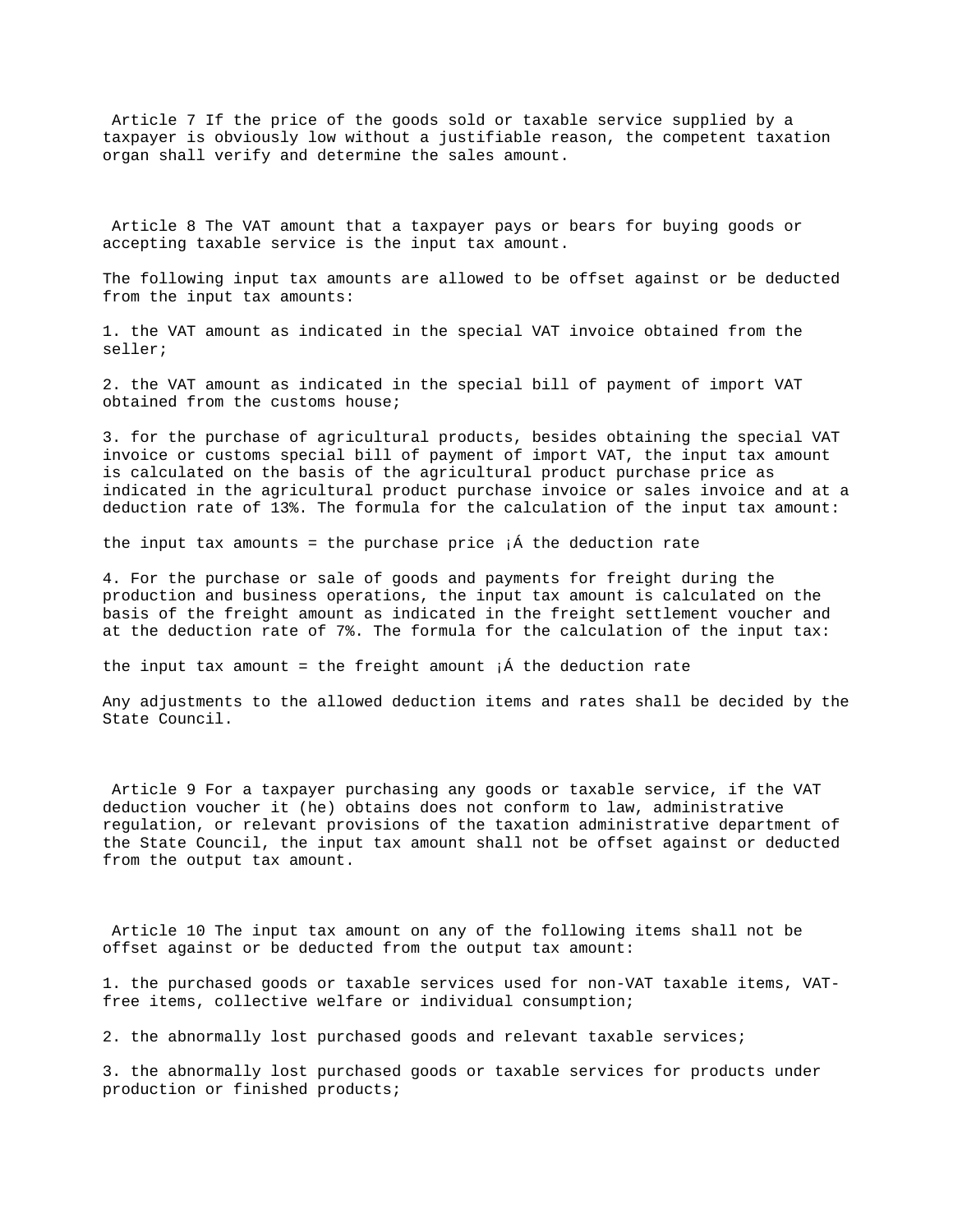4. the taxpayer¡¯s self-use consumables as prescribed by the finance and taxation administrative departments of the State Council; and

5. the freight of goods and freight of sold tax-free goods as described in Items 1through 4 of this Article.

 Article 11 For selling goods or taxable service of a small-scale taxpayer, a simple approach shall be employed to calculate the taxable amount on the basis of the sales amount and at the tax rate and the input tax amount shall not be offset or deducted. The formula for the calculation of the taxable amount:

the taxable amount = the sales amount  $i$  and the tax rate

the criterions for small-scale taxpayers shall be formulated by the finance and taxation administrative departments of the State Council.

Article 12 The tax rate for the VAT on small-scale taxpayers shall be 3%.

Any adjustment to the tax rate shall be decided by the State Council.

 Article 13 A taxpayer other than a small-scale taxpayer shall apply to the taxation administrative department for determination of its qualification. The concrete determination measures shall be formulated by the taxation administrative department of the State Council.

Where a small-scale taxpayer with independent accounting is able to provide accurate tax-related materials, it may apply to the competent taxation organ for determination of its qualification for not being treated as a small-scale taxpayer in the calculation of the payable tax amount under this Regulation

 Article 14 For goods imported by a taxpayer, the payable tax amount shall be calculated on the basis of the composite assessable value and the tax rates as given in Article 2 of this Regulation. The formulas for the calculation of the composite assessable value and the payable tax amount:

the composite assessable value = the customs duty-paid value + the customs duty + the consumption tax

the payable tax amount = the composite assessable value  $i$  f the tax rate

Article 15 The following items shall be exempted from the VAT:

1. self-produced agricultural products sold by agricultural producers;

2. contraceptive medicines and devices;

3. antique books;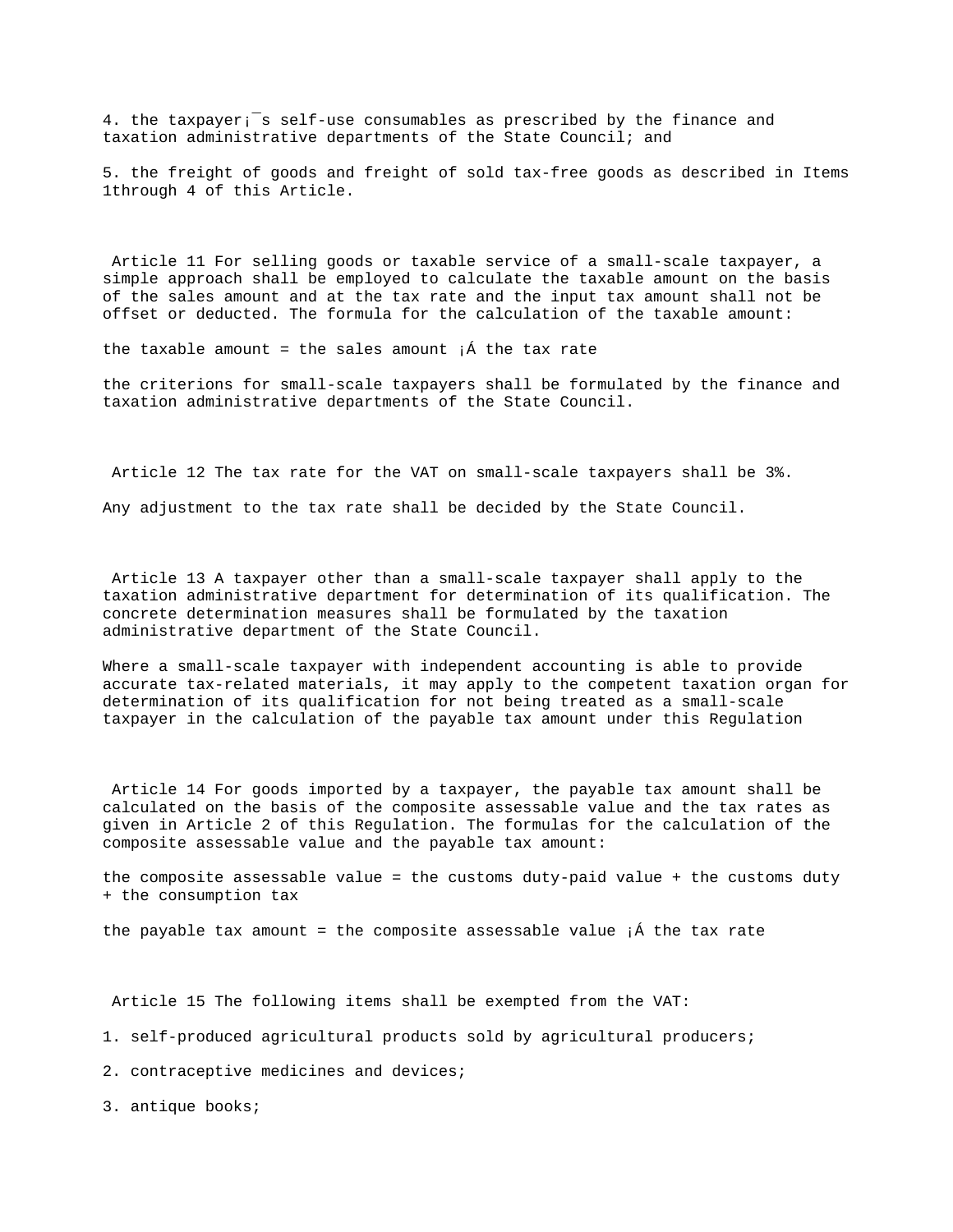4. apparatus and equipment imported and directly used for scientific research, experiment and teaching;

5. imported materials and equipment from foreign governments and international organizations as gratuitous aid;

6. articles exclusively for persons with disabilities that are directly imported by organizations of persons with disabilities; and

7. self-used articles sold by the seller.

Except for the provisions of the preceding paragraph, the VAT exemption and reduction items shall be prescribed by the State Council. No other region or department shall prescribe any tax exemption or reduction item.

 Article 16 For a taxpayer concurrently engaged in VAT-free or VAT reduction items, it (he) shall calculate the sales amounts of the VAT-free or VAT reduction items separately, otherwise, it (he) shall not enjoy the tax exemptions or reductions.

 Article 17 If the sales amount of a taxpayer does not reach the VAT threshold as prescribed by the finance and taxation administrative departments of the State Council, it shall be exempted from the VAT. If it reaches the aforesaid threshold, the VAT shall be calculated and paid in full amount on the basis of this Regulation.

Article 18 Where an entity or individual outside the territory of the People;<sup>-</sup>s Republic of China supplies taxable services inside the territory of the People¡¯s Republic of China, and it (he) has not established a business institution within China, its agent within China shall be the withholding obligor. If it (he) has no agent within China, the purchaser shall be the withholding obligor.

 Article 19 The time at which an obligation to pay the VAT arises shall be as follows:

1. For the goods or taxable services sold, it is the date on which the sales price payment is received or the sales voucher as requested is obtained. If an invoice is issued in advance, it shall be the same day when the invoice is issued.

2. For imported goods, it is the date of customs declaration for import.

The time at which an obligation to withhold the VAT arises shall be the same day when an obligation to pay the VAT arises.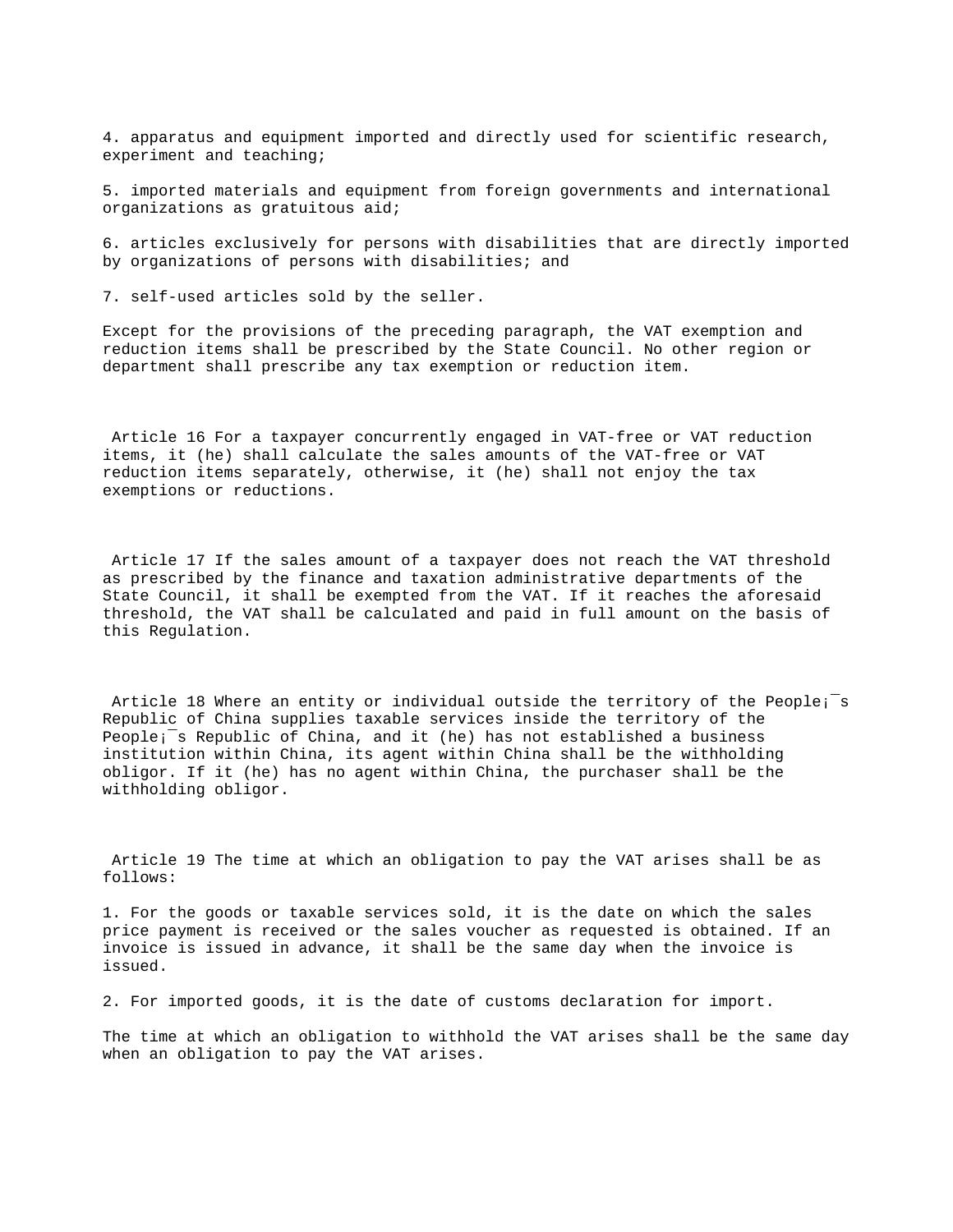Article 20 The VAT shall be collected by taxation organs and the VAT on imported goods shall be withheld by the customs houses.

The VAT on self-use articles carried or mailed into China by individuals shall be levied together with the customs duties. The specific measures shall be formulated by the Tariff Policy Committee of the State Council in conjunction with relevant departments.

 Article 21 The taxpayer of goods or taxable service sold shall issue a special VAT invoice to the buyer requesting for a special VAT invoice and give clear indications of the sales amount and output tax amount on it.

Under any of the following circumstances, no special VAT invoice shall be issued:

1. The goods or taxable services are sold to individual consumers;

2. The tax-free provisions apply to the goods or taxable services sold; and

3. The goods or taxable services are sold by small-scale taxpayers.

## Article 22 The VAT payment places:

1. Businesses with a fixed establishment shall file tax returns with the competent taxation organ at the locality where the establishment is located. If the head office and the branch are not situated in the same county (or city), they shall file tax returns separately to their respective local competent taxation organ. The head office may, upon the approval of the finance or taxation administrative department of the State Council or its authorized finance or taxation organ, file tax returns with the competent taxation organ at the locality where the establishment is located on a consolidated basis.

2. Businesses with fixed establishments selling goods or taxable services in different counties (or cities) shall apply for the issuance of an outbound business activities tax administration certificate from the competent taxation authority at the locality where the establishment is located and shall file tax returns with the competent taxation authority at the locality where the establishment is located. If they do not obtain the outbound business activities tax administration certificate, they shall file tax returns with the competent taxation organ at the locality where the sales activities take place or where the taxable services occur. The competent taxation organ at the locality where the establishment is located shall collect the overdue taxes for which no tax return has been filed with the competent taxation organ at the locality where the sales activities take place or where the taxable services occur.

3. Business without a fixed establishment selling goods or taxable services shall file tax returns with the competent taxation organ at the locality where the sales activities take place or where the taxable services occur. If it fails to do so, the competent taxation organ at the locality where it is located or resides shall levy the overdue taxes.

4. For imported goods, tax returns shall be filed with the customs house at the locality where the customs declaration is made.